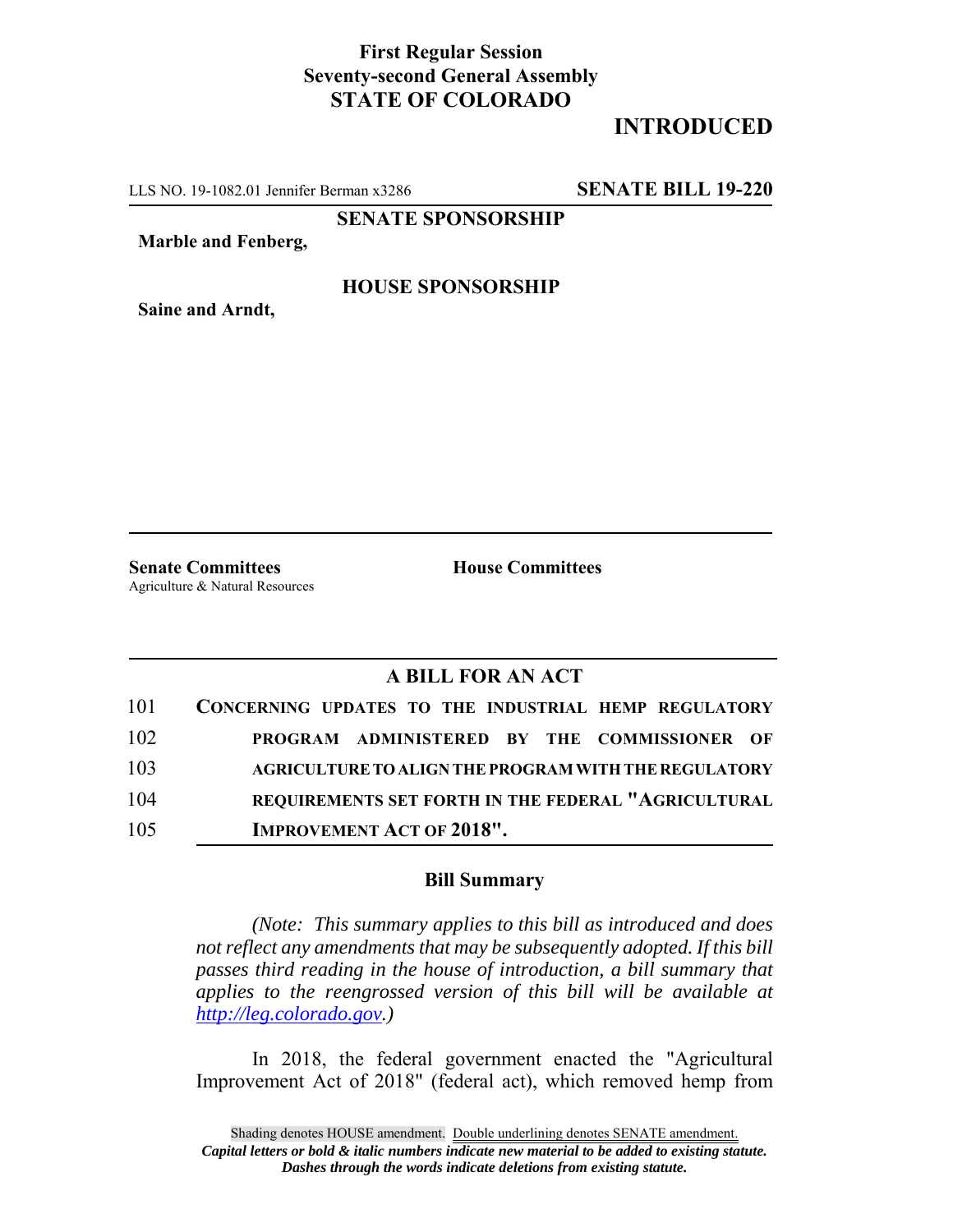schedule I of the federal "Controlled Substances Act". The federal act requires the United States department of agriculture (USDA) to develop a plan for the regulation of hemp and authorizes each state to seek approval from the USDA to have primary regulatory authority over hemp production within the state by preparing and submitting a state plan of regulation to the secretary of the USDA.

The bill updates the laws governing Colorado's industrial hemp regulatory program to align with the federal act and to put the department of agriculture in a position to prepare and submit a state plan to the secretary of the USDA.

 *Be it enacted by the General Assembly of the State of Colorado:* **SECTION 1. Legislative declaration.** (1) The general assembly hereby finds and declares that: (a) The hemp industry offers strong economic potential for agricultural producers throughout Colorado, innovators in the manufacturing space, and entrepreneurs across the country; (b) Colorado leads the nation in public policy supporting the hemp industry and is poised to continue that leadership with the passage of the federal "Agricultural Improvement Act of 2018"; (c) It is the intent of the general assembly that the department of agriculture, the department of public health and environment, and other state agencies continue to regulate hemp in compliance with federal law; and (d) Ensuring equitable regulation and enforcement for hemp under state law will keep Colorado competitive in the hemp industry and spur economic development. **SECTION 2.** In Colorado Revised Statutes, 35-61-101, **amend** (1) and (7); and **repeal** (2) as follows: **35-61-101. Definitions.** As used in this article 61, unless the context otherwise requires: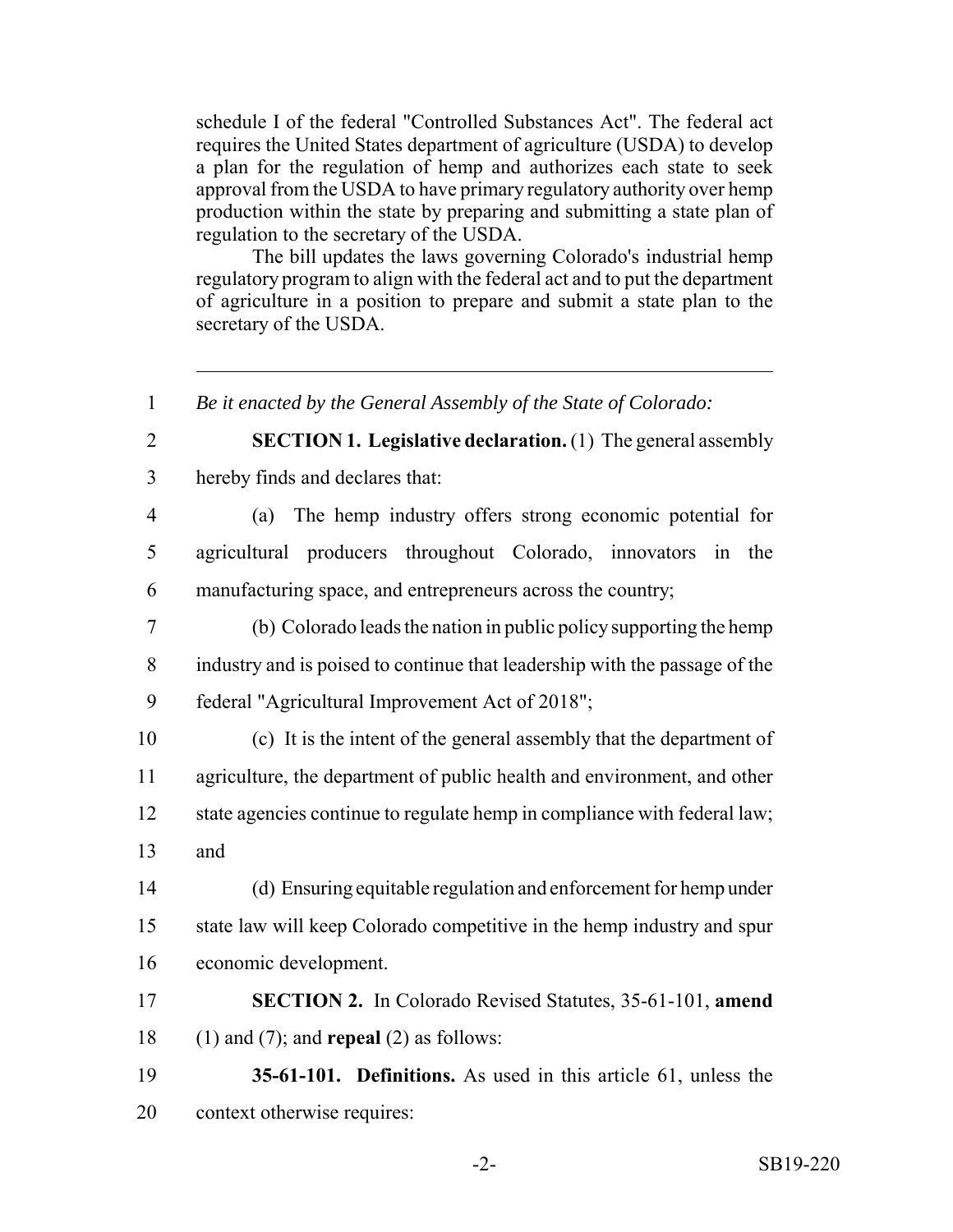(1) "Certified seed" means industrial hemp seed including 2 Colorado heritage cannabis seed, that has been certified by an organization recognized by the department as PRODUCING MATURE PLANTS having no more than a three-tenths of one percent of delta-9 tetrahydrocannabinol concentration on a dry-weight basis.

 (2) "Colorado heritage cannabis seed" means seed from the plant cannabis sativa that possesses characteristics of a unique and specialized cannabis seed variety that is present in Colorado or has been recognized as produced in Colorado.

10 (7) "Industrial hemp" OR "HEMP" means a THE plant of the genus Cannabis SATIVA L. and any part of the plant, INCLUDING THE SEEDS OF THE PLANT AND ALL DERIVATIVES, EXTRACTS, CANNABINOIDS, ISOMERS, 13 ACIDS, SALTS, AND SALTS OF ISOMERS, whether growing or not, containing WITH a delta-9 tetrahydrocannabinol concentration of no more than three-tenths of one percent on a dry-weight basis.

 **SECTION 3.** In Colorado Revised Statutes, 35-61-104, **amend** (3) and (5); **repeal** (1)(b); and **add** (6) as follows:

 **35-61-104. Registration - cultivation of industrial hemp - research and development growth - hemp management plan - rules.** (1) (b) If a person registered under the industrial hemp remediation pilot program prior to May 28, 2013, applies for a registration pursuant to 22 paragraph (a) of this subsection  $(1)$  within sixty days after the applications 23 are made available, the person may continue to engage in industrial hemp activities as authorized under the pilot program until the commissioner makes a determination on the person's application.

 (3) (a) A registration issued pursuant to this section is valid for 27 one year In order FROM THE DATE OF ITS ISSUANCE.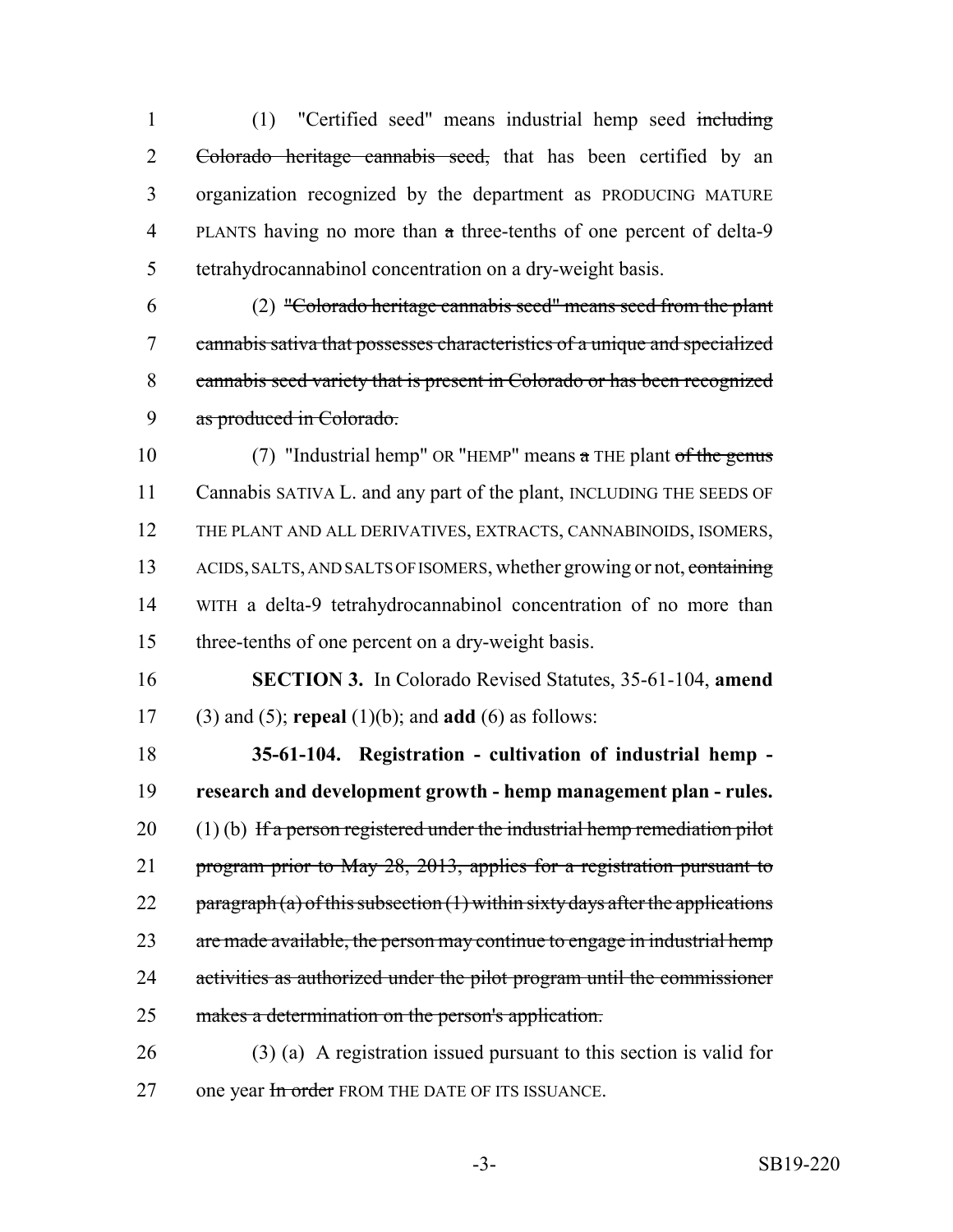(b) To continue engaging in industrial hemp cultivation or 2 research and development growth operations in this state the AFTER A REGISTRATION'S EXPIRATION, A registrant must annually apply for a 4 RENEWAL OF ITS registration in accordance with subsection (1) of this 5 section RULES ADOPTED BY THE COMMISSIONER SETTING FORTH APPLICATION RENEWAL AND REVIEW PROCESSES AND SETTING A REGISTRATION RENEWAL FEE.

 (5) The commissioner shall adopt rules by March 1, 2014, and as 9 necessary thereafter to implement the registration program and to 10 implement and administer this article ARTICLE 61.

 (6) THE COMMISSIONER OR THE COMMISSIONER'S DESIGNEE MAY SUBMIT A HEMP MANAGEMENT PLAN IN ACCORDANCE WITH THE REQUIREMENTS AND TIMELINES PRESCRIBED BY THE SECRETARY OF THE UNITED STATES DEPARTMENT OF AGRICULTURE PURSUANT TO THE "AGRICULTURE IMPROVEMENT ACT OF 2018", PUB.L. 115-334, AS AMENDED, FOR APPROVAL BY THE SECRETARY. IN DRAFTING THE HEMP MANAGEMENT PLAN, THE COMMISSIONER OR THE COMMISSIONER'S DESIGNEE MAY CONSULT WITH ANY STAKEHOLDERS, INCLUDING STATE AND FEDERAL AGENCIES, LAW ENFORCEMENT AGENCIES, AND PRIVATE INDUSTRY.

 **SECTION 4.** In Colorado Revised Statutes, 35-61-104.5, **amend** 22  $(1)(a)$  and  $(2)$ ; and **repeal**  $(1)(b)$  as follows:

 **35-61-104.5. Research - certified seed program - fees.** (1) (a) The department shall administer an industrial hemp grant research program so that state institutions of higher education may conduct research to develop or recreate strains of industrial hemp. best suited for 27 industrial applications. The purpose of the research may include growing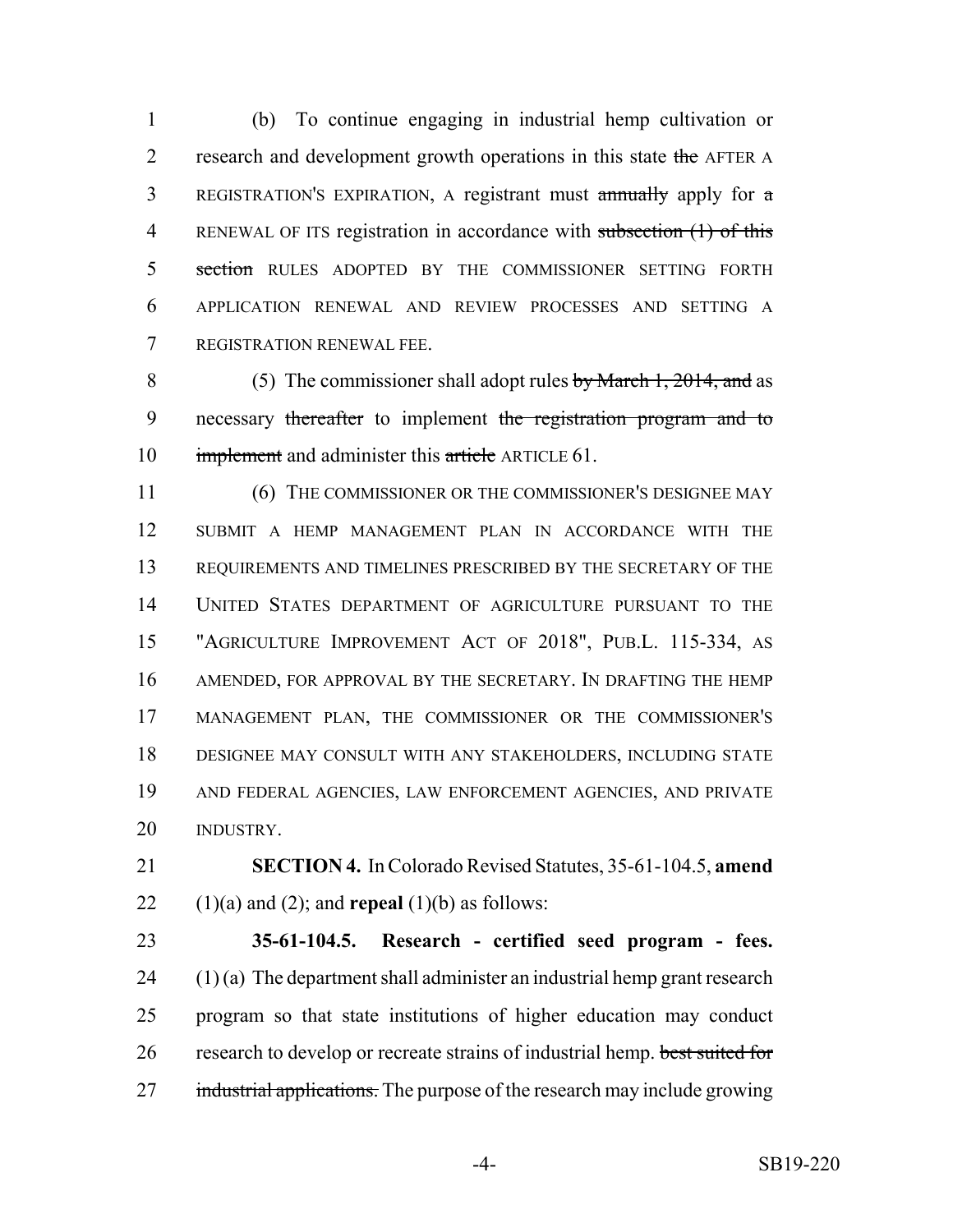industrial hemp to provide breeding strains to aid Colorado's industrial hemp program and to create Colorado strains of industrial hemp.

 (b) An institution of higher education that conducts industrial 4 hemp seed research may accept seed varieties that are approved by the committee or the department. The institution of higher education may work with private hemp developers and other stakeholders to develop a Colorado heritage seed.

 (2) In addition to the fees collected pursuant to section 35-61-106 9 OR PURSUANT TO RULES PROMULGATED UNDER SECTION 35-61-104, the 10 commissioner may collect an additional A fee, established by the 11 committee, from FOR each registrant REGISTRATION for the purpose of funding industrial hemp research and certification programs, including by making grants to institutions of higher education as specified in subsection (1) of this section. The fees collected shall be deposited in the industrial hemp research grant fund created in section 35-61-106 (3). The 16 department may solicit, apply for, and accept moneys MONEY from other sources for the grant program.

 **SECTION 5.** In Colorado Revised Statutes, 35-61-105, **amend** (1) introductory portion and (1)(a); and **repeal** (1)(b) as follows:

 **35-61-105. Report of growth and sales activities - verification of crop content - testing - waiver of concentration limits - rules.** 22 (1) At least annually and more often as required by the commissioner, a 23 person who obtains a registration under this article ARTICLE 61 to engage in industrial hemp cultivation for commercial purposes shall file with the department a report that includes the following information:

 (a) Prior to planting, a verification that the crop the registrant will plant is of a type and variety of hemp that will produce a delta-9